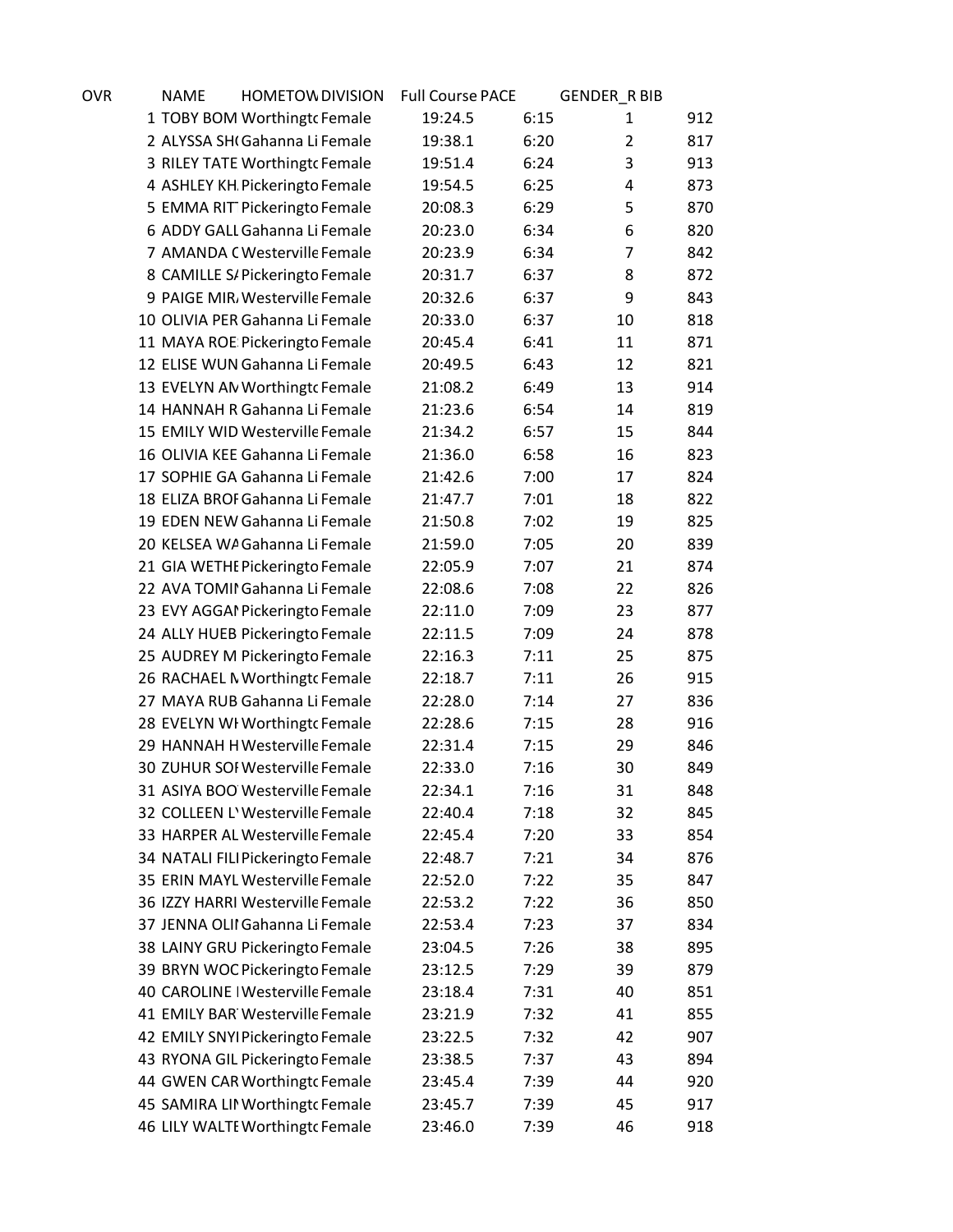| 47 SAVITA JAN Worthingt Female    | 23:47.0 | 7:40 | 47 | 919 |
|-----------------------------------|---------|------|----|-----|
| 48 LELA DAVIS Pickeringto Female  | 23:47.6 | 7:40 | 48 | 889 |
| 49 ANNABEL I Pickeringto Female   | 23:48.0 | 7:40 | 49 | 902 |
| 50 ALLIE GACI Pickeringto Female  | 23:57.6 | 7:43 | 50 | 893 |
| 51 SOPHIE REI Westerville Female  | 24:03.5 | 7:45 | 51 | 853 |
| 52 MADI COX Pickeringto Female    | 24:17.7 | 7:50 | 52 | 886 |
| 53 KAYLA SIM. Westerville Female  | 24:24.5 | 7:52 | 53 | 856 |
| 54 SOPHIA BA Pickeringto Female   | 24:27.3 | 7:53 | 54 | 880 |
| 55 ARDEN SAMPickeringto Female    | 24:29.0 | 7:53 | 55 | 906 |
| 56 SIERRA OLS Westerville Female  | 24:32.7 | 7:55 | 56 | 852 |
| 57 ALEX REICI Gahanna Li Female   | 24:43.8 | 7:58 | 57 | 835 |
| 58 KEIRA RUB, Westerville Female  | 24:45.1 | 7:58 | 58 | 858 |
| 59 RUBY NICO Worthingt cFemale    | 24:50.9 | 8:00 | 59 | 923 |
| 60 ROISIN BRE Pickeringto Female  | 25:01.2 | 8:04 | 60 | 881 |
| 61 AVERY KOT Westerville Female   | 25:03.2 | 8:04 | 61 | 857 |
| 62 ALEX STEIN Pickeringto Female  | 25:09.2 | 8:06 | 62 | 905 |
| 63 ALIYAH WA Pickeringto Female   | 25:18.5 | 8:09 | 63 | 909 |
| 64 MICHELLE : Worthingt Female    | 25:45.7 | 8:18 | 64 | 921 |
| 65 LILLY CANII Pickeringto Female | 25:47.0 | 8:18 | 65 | 882 |
| 66 QUINN TO1Gahanna Li Female     | 25:52.9 | 8:20 | 66 | 837 |
| 67 EMMA NO' Pickeringto Female    | 25:53.3 | 8:20 | 67 | 904 |
| 68 AMELIA WI Worthingt Female     | 25:58.8 | 8:22 | 68 | 928 |
| 69 AUDREY AE Gahanna Li Female    | 25:59.3 | 8:22 | 69 | 827 |
| 70 ADDIE LYN Pickeringto Female   | 26:00.9 | 8:23 | 70 | 901 |
| 71 ANI WATTS Pickeringto Female   | 26:01.2 | 8:23 | 71 | 910 |
| 72 HANNAH B Gahanna Li Female     | 26:01.8 | 8:23 | 72 | 828 |
| 73 MARGARE1Gahanna Li Female      | 26:10.3 | 8:26 | 73 | 832 |
| 74 NATALIE LA Gahanna Li Female   | 26:10.5 | 8:26 | 74 | 830 |
| 75 ALEXA CAR Pickeringto Female   | 26:23.7 | 8:30 | 75 | 884 |
| 76 ALLIE COU(Pickeringto Female   | 26:28.9 | 8:32 | 76 | 885 |
| 77 MAKAYLA (Pickeringto Female    | 26:45.4 | 8:37 | 77 | 887 |
| 78 BLAYNE PA Westerville Female   | 26:48.4 | 8:38 | 78 | 863 |
| 79 MADI MEY Pickeringto Female    | 26:54.8 | 8:40 | 79 | 903 |
| 80 EMILY FELT Westerville Female  | 26:57.4 | 8:41 | 80 | 865 |
| 81 ABBY STERI Westerville Female  | 27:10.2 | 8:45 | 81 | 859 |
| 82 OLIVIA KITZ Pickeringto Female | 27:11.3 | 8:46 | 82 | 900 |
| 83 CAMILLA ZI Gahanna Li Female   | 27:15.3 | 8:47 | 83 | 840 |
| 84 MIA HOLLE Pickeringto Female   | 27:21.5 | 8:49 | 84 | 899 |
| 85 MALLORY I Gahanna Li Female    | 27:28.2 | 8:51 | 85 | 833 |
| 86 MOLLY WC Pickeringto Female    | 27:33.8 | 8:53 | 86 | 911 |
| 87 ADDIE SCHI Westerville Female  | 27:37.8 | 8:54 | 87 | 860 |
| 88 SHARIDEN Pickeringto Female    | 27:43.6 | 8:56 | 88 | 908 |
| 89 ELLA BROW Worthingt cFemale    | 27:45.2 | 8:56 | 89 | 922 |
| 90 ELLIE LONC Gahanna Li Female   | 27:57.2 | 9:00 | 90 | 831 |
| 91 CONNIE WIWesterville Female    | 28:10.2 | 9:05 | 91 | 861 |
| 92 MARIA CU(Worthingt Female      | 28:20.4 | 9:08 | 92 | 925 |
| 93 ERICA TOM Gahanna Li Female    | 29:00.9 | 9:21 | 93 | 841 |